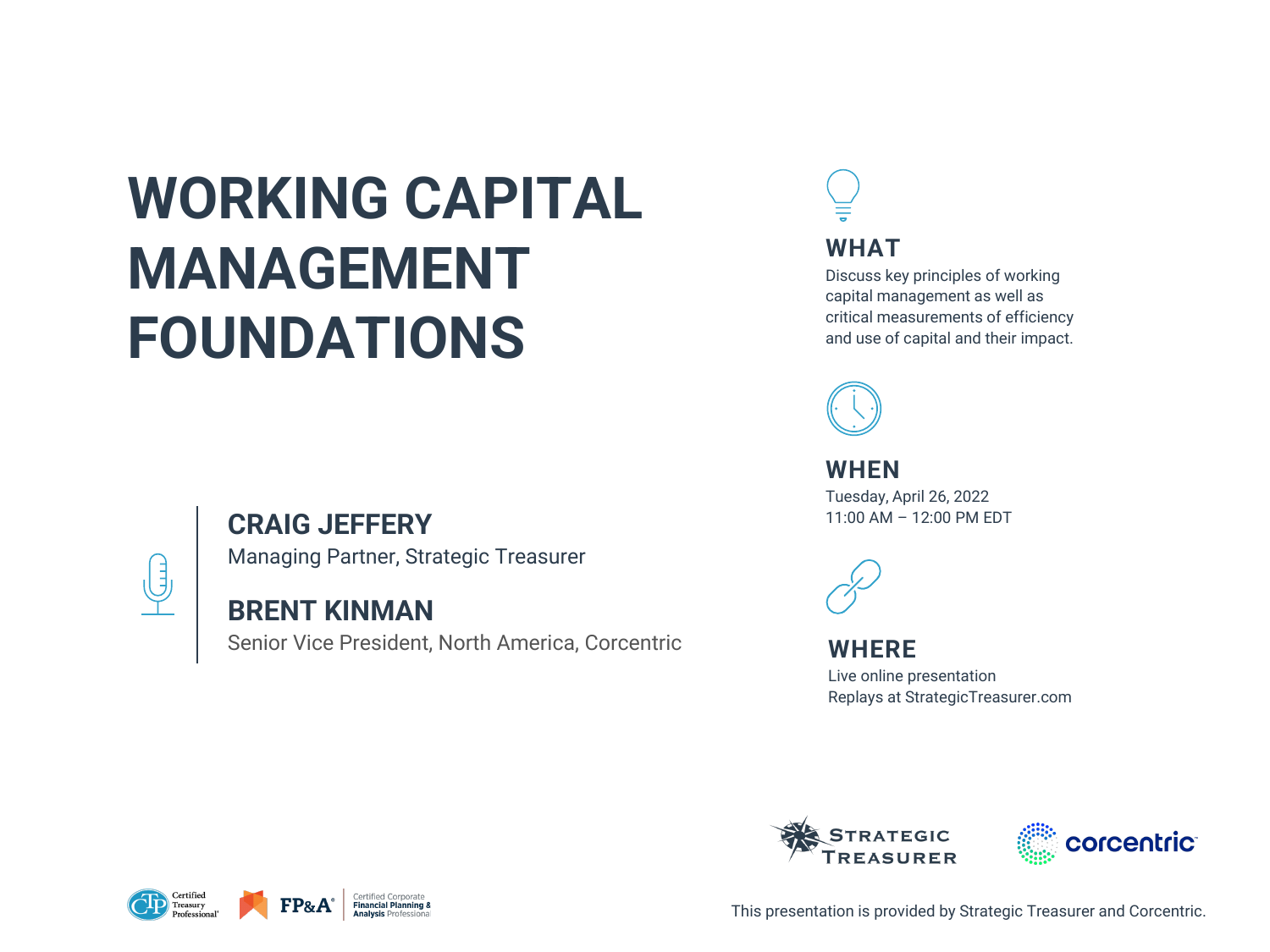## **BRENT KINMAN**

Brent Kinman is a dynamic business leader with an established track record of building and leading highperformance teams that successfully achieve key company objectives. Prior to joining Corcentric in April 2021, Brent spent 18 years at SAP, advising companies on how to best source, procure, pay, and get paid across a global business network.

As part of the Corcentric team, Brent joins a rapidly growing organization with a mission to provide customers with leading software, advisory services, and payments that empower them to reduce costs and improve working capital.





## **CRAIG JEFFERY**

Craig Jeffery formed Strategic Treasurer in 2004 to provide corporate, educational and government entities direct access to comprehensive and current assistance with their treasury and financial process needs.

His 30+ years of financial and treasury experience as a practitioner and as a consultant have uniquely qualified him to help organizations craft realistic goals and achieve significant benefits quickly.





## **ABOUT THE SPEAKERS** GET TO KNOW TODAY'S SUBJECT MATTER EXPERTS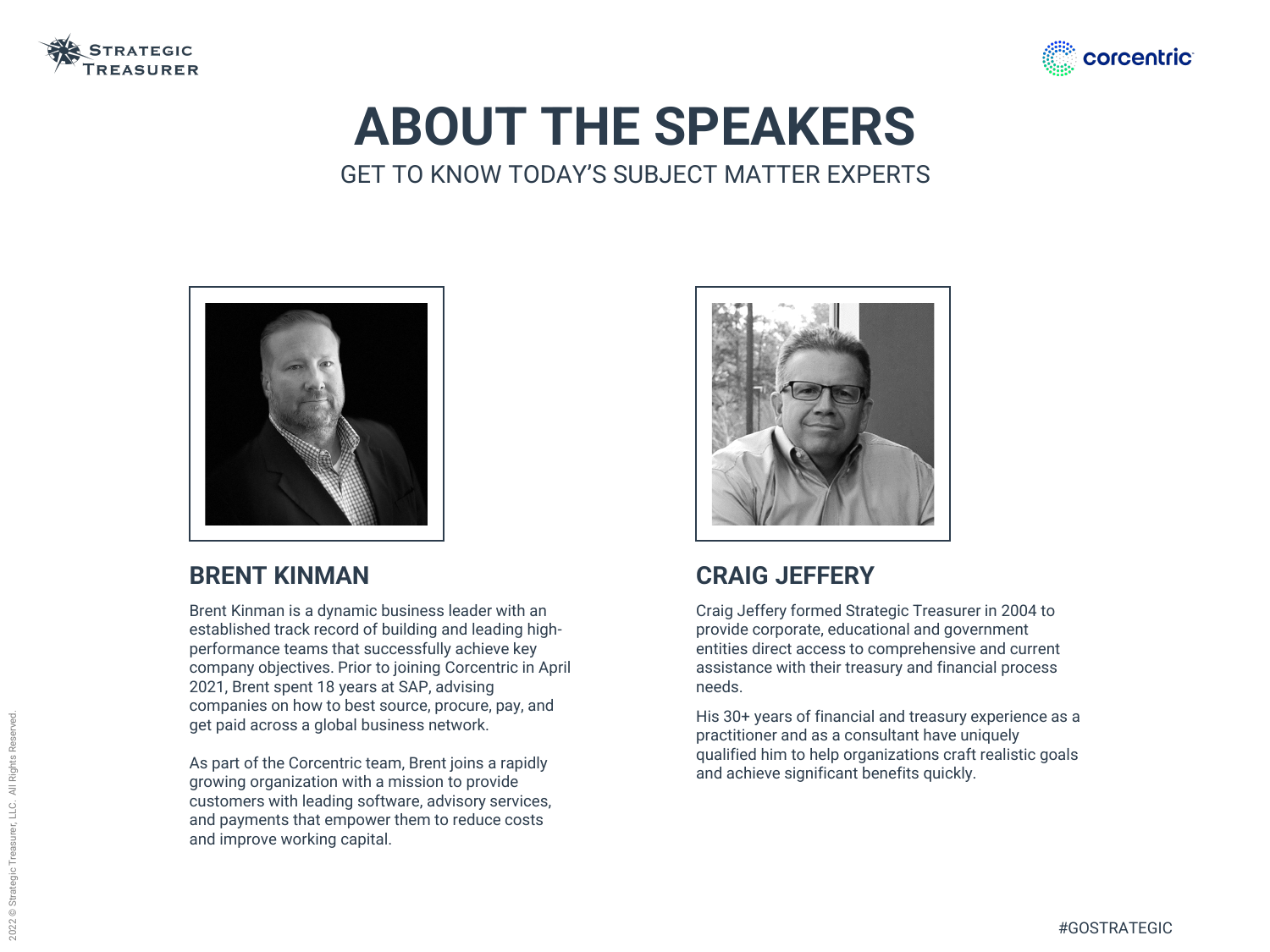





# **TOPICS OF DISCUSSION**

KEY AREAS OF FOCUS & ANALYSIS

## **KEY TAKEAWAYS**

AND FINAL THOUGHTS

**ALIGNMENT**

AVOIDING COMPETING KPIs





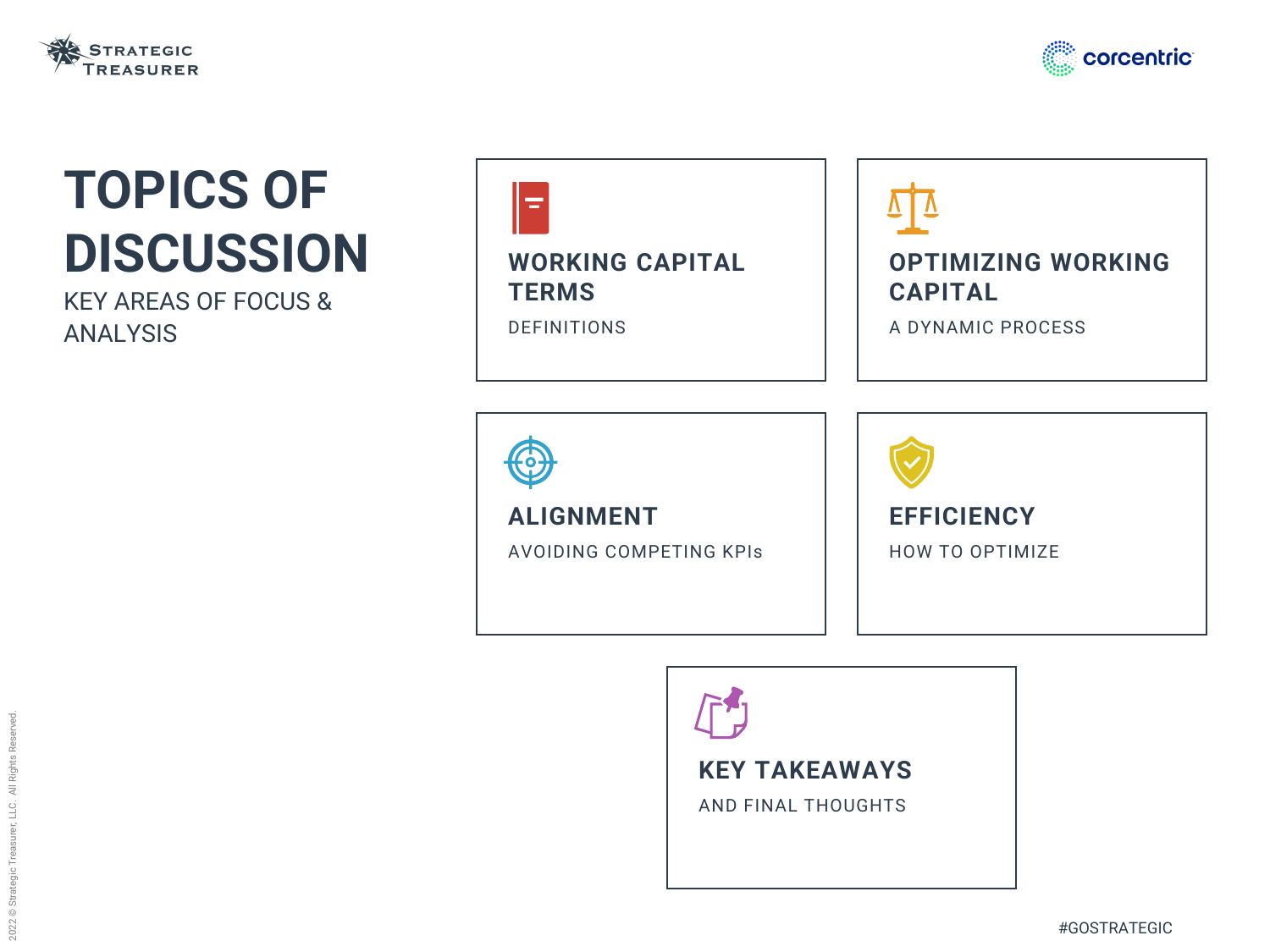



| <b>NET ADJU</b> |
|-----------------|
| <b>AR</b>       |
| + Inven         |
| $- AP$          |
| <b>NAW</b>      |
|                 |





## **DEFINING THE TERMS** IMPORTANT DISTINCTIVES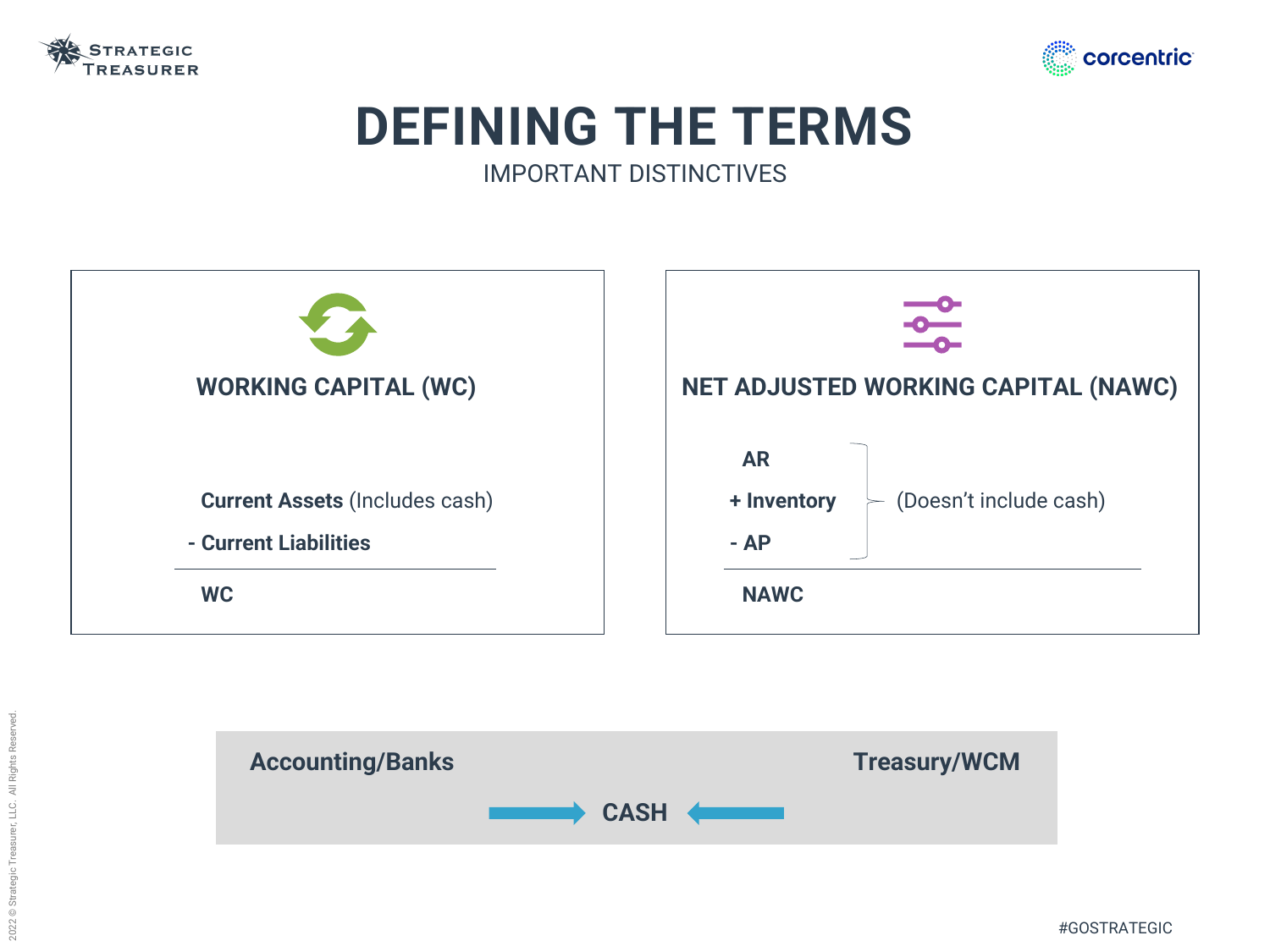



## **WORKING CAPITAL COUNCIL** PURSUING EFFECTIVENESS AND EFFICIENCY

## **Build or Consult a Working Capital Council**



### **Aim:**

• To promote mutually beneficial working capital initiatives and eliminate competing KPIs across different departments.



#### **Participants:**

- Treasury (usually leads the council)
- Accounting
- AP
- AR
- **Procurement**
- **Legal**
- Tax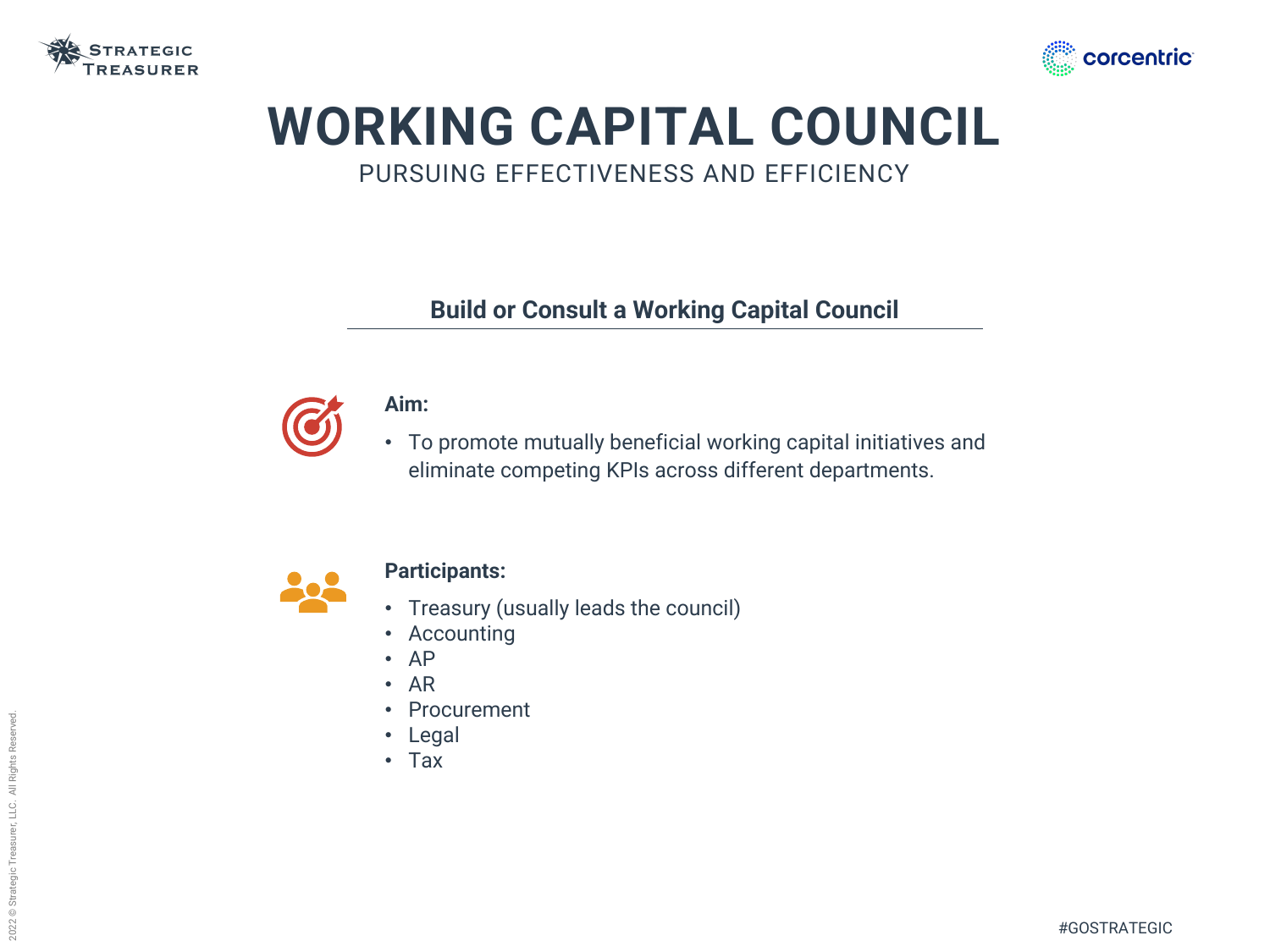





# **POLL QUESTION**



| Specific working capital goals and measures                 |  |     |
|-------------------------------------------------------------|--|-----|
|                                                             |  |     |
| A concern primarily for liquidity                           |  |     |
|                                                             |  |     |
|                                                             |  |     |
| A concern primarily for efficiency                          |  |     |
|                                                             |  |     |
| Functioning working capital council that includes all areas |  |     |
|                                                             |  | 20% |
|                                                             |  |     |

#### **We have the following in place:**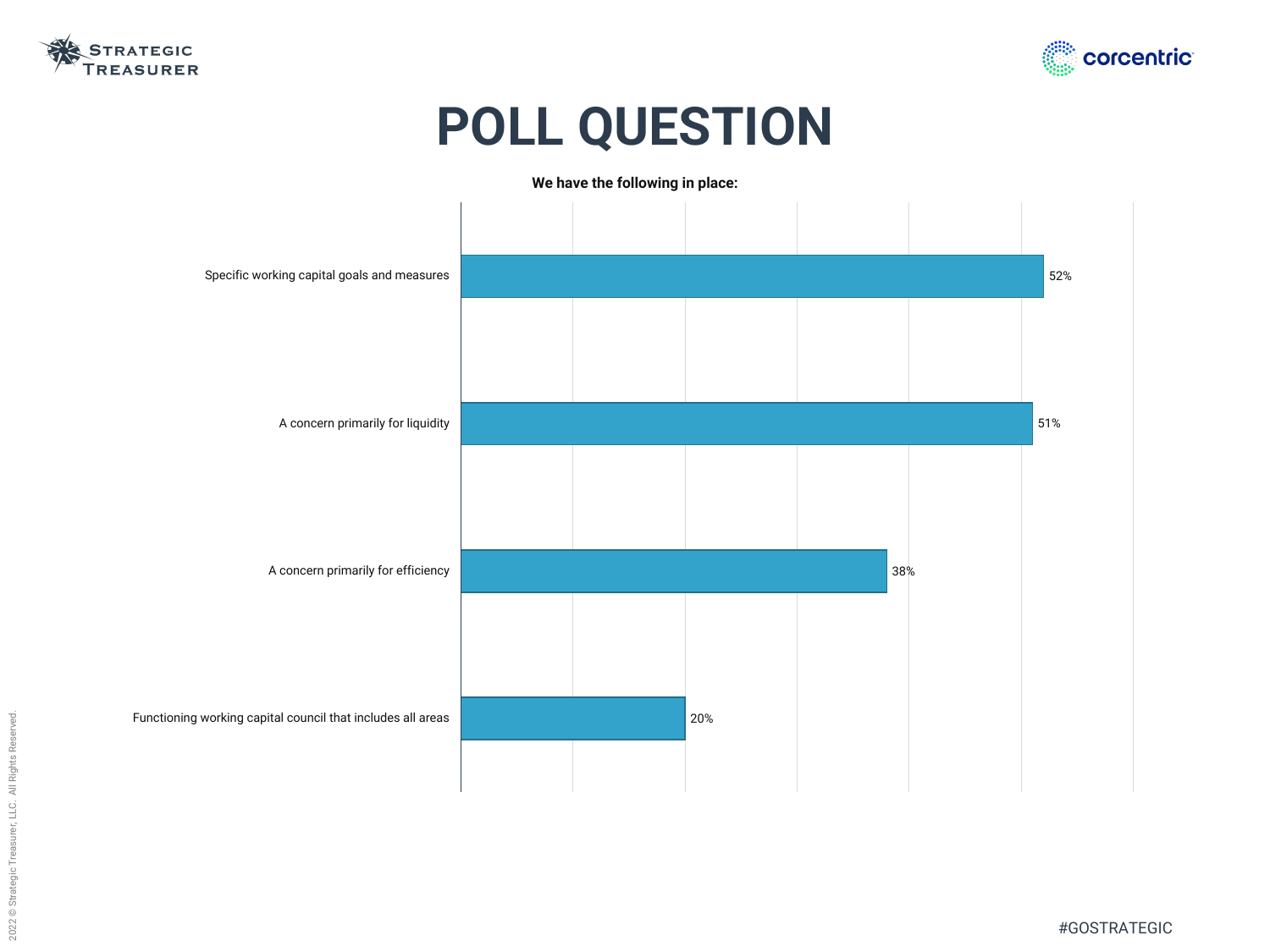

## **WHAT IS PREFERABLE?** A FALSE DILEMMA









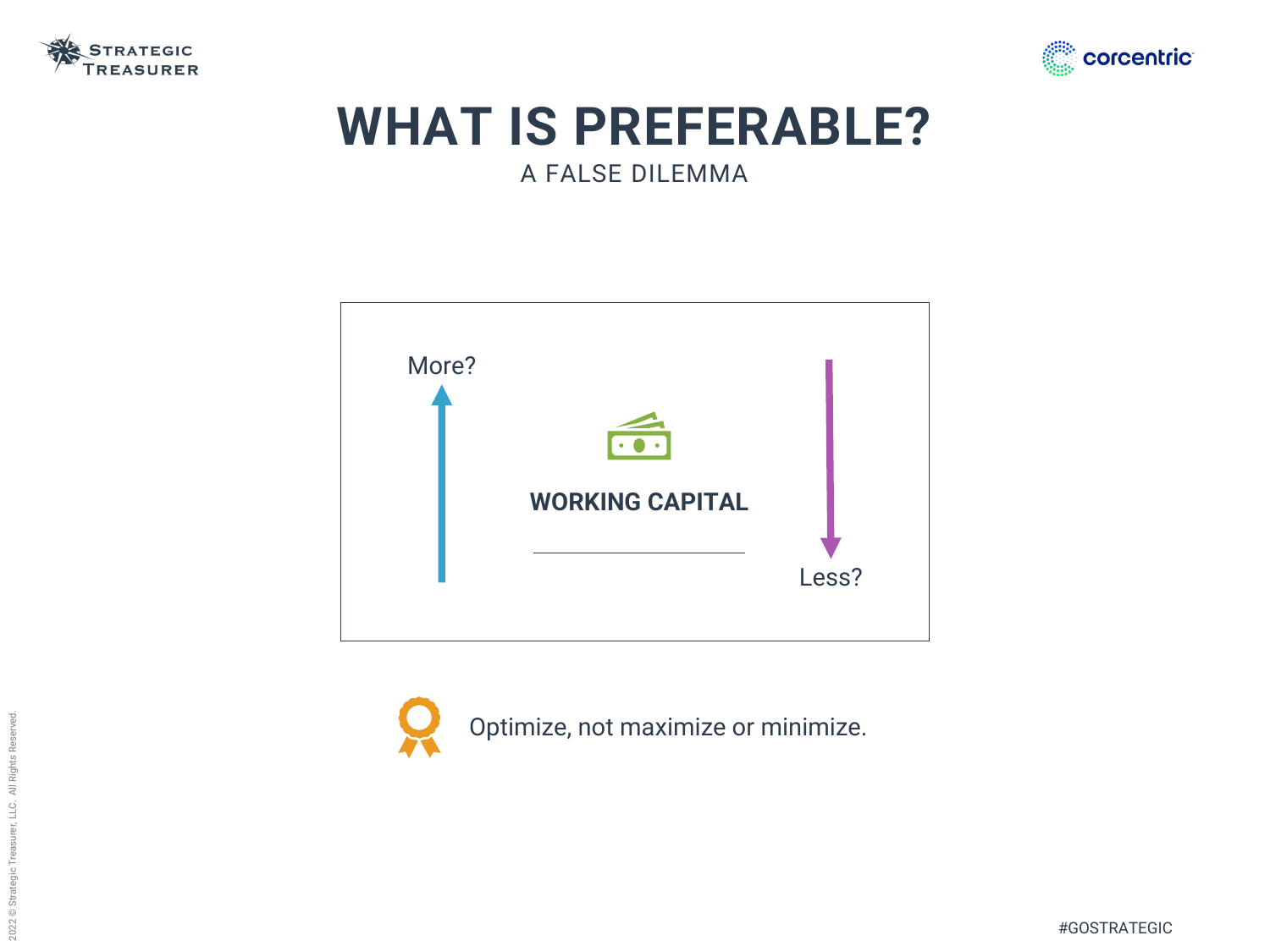

# **WORKING CAPITAL**

A PRACTICAL EXAMPLE



**Metrics are not enough to inspire.**



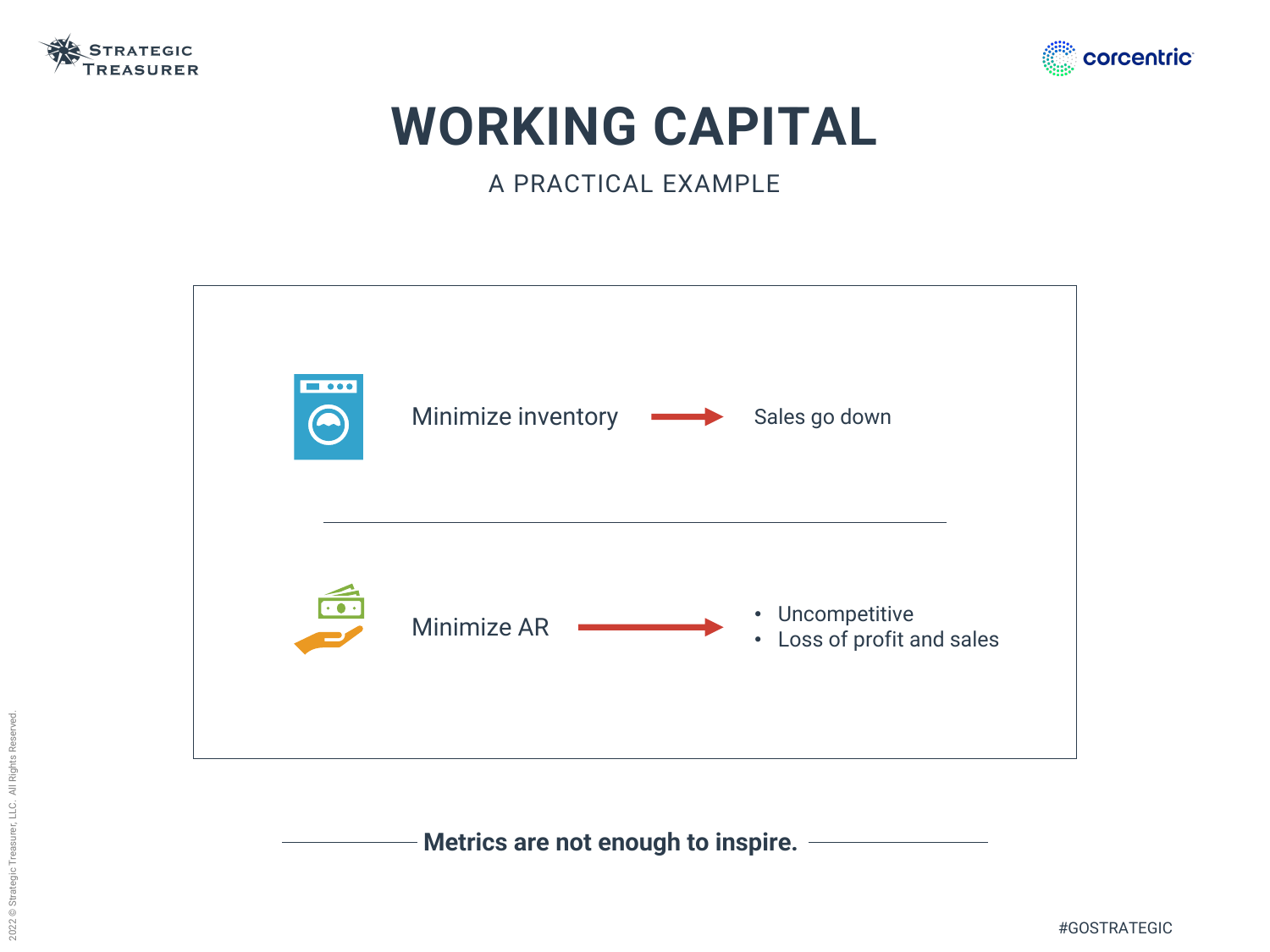



## **Treasury**

#GOSTRATEGIC



## **COMPETING KPIs** PREVENTING ALIGNMENT

## Total Working Capital





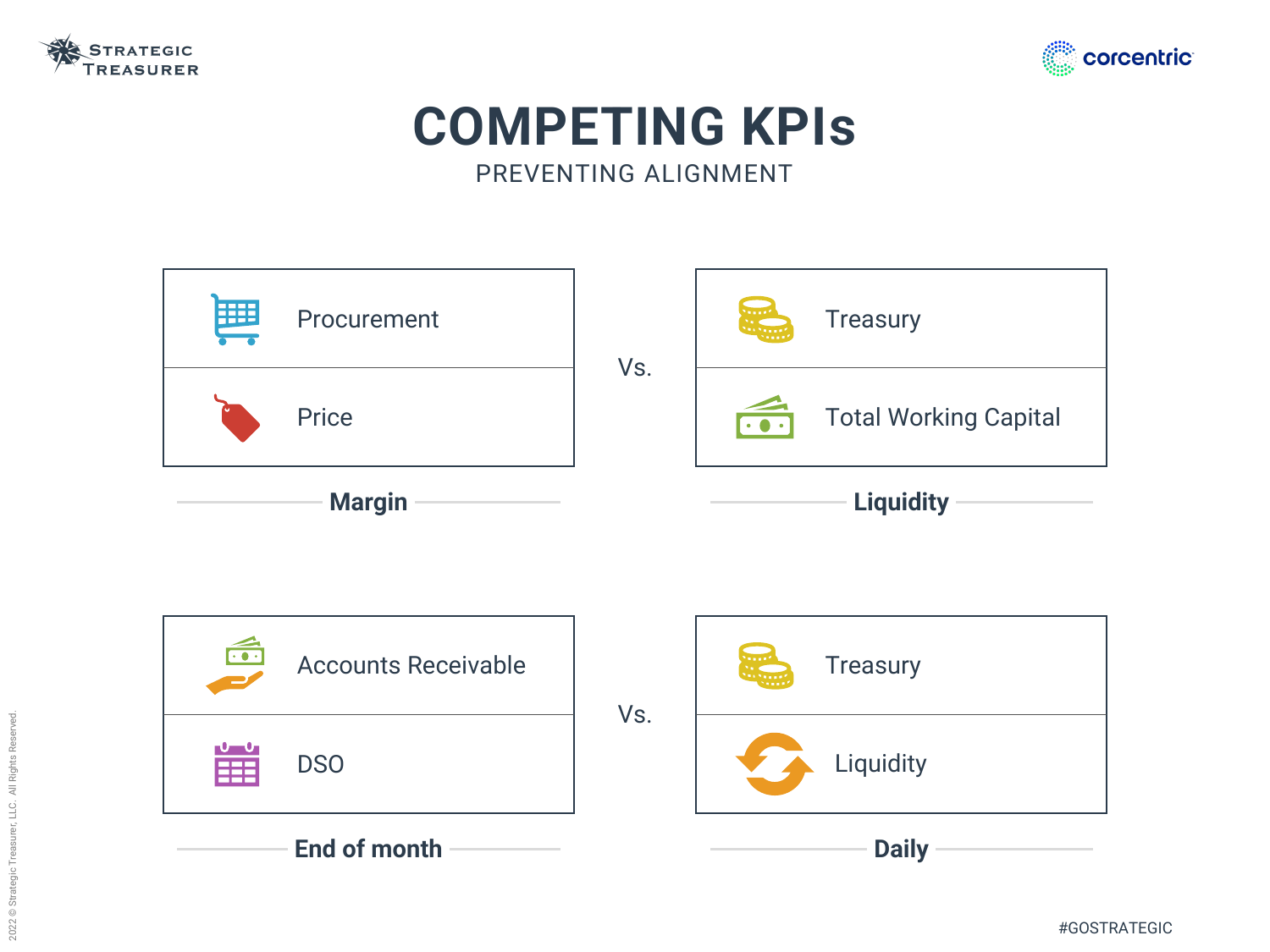2022 © Strategic Treasurer, LLC. All Rights Reserved. 2022 © Strategic Treasurer, LLC. All Rights Reserved.





#GOSTRATEGIC



# **POLL QUESTION**

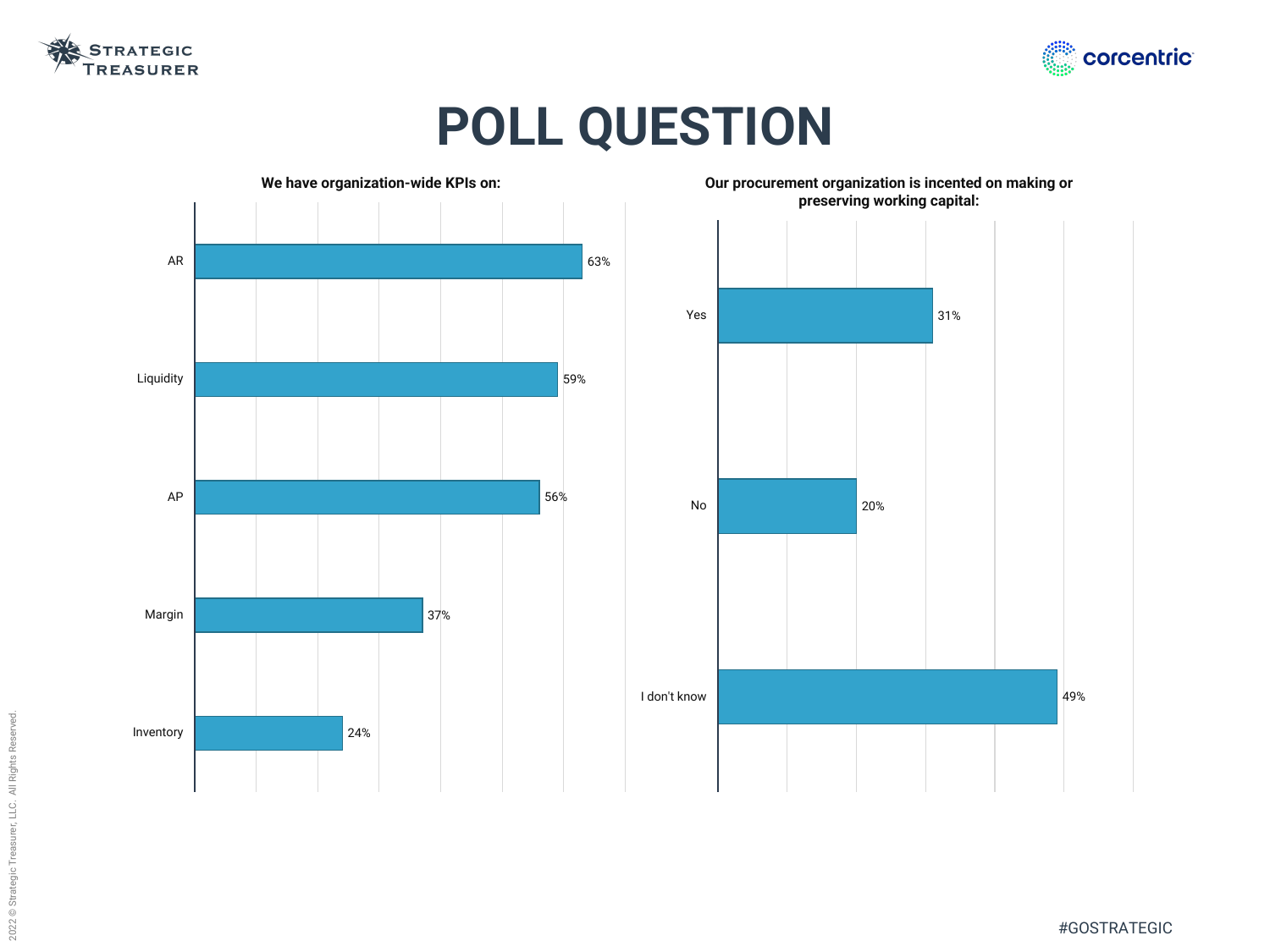





## **ALIGNMENT** BETWEEN AREAS



### **Metrics** • What do we use?



## Understanding

• How can we ensure understanding?



Working Capital Council • Formal / Informal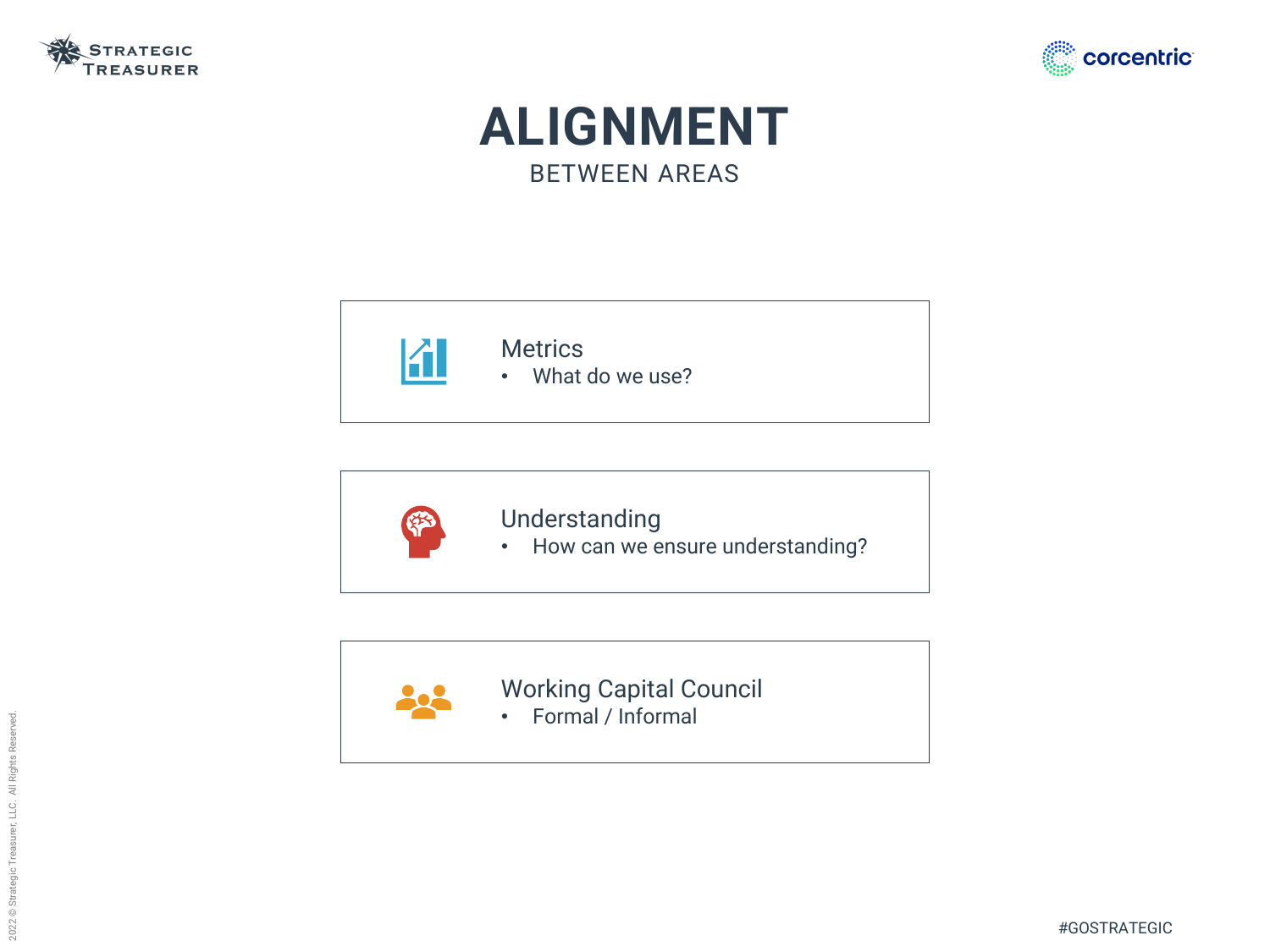





## **EFFICIENCY** METRICS FOR ALIGNMENT

**AR** - DSO **INVENTORY** - DIO **AP** - DPO





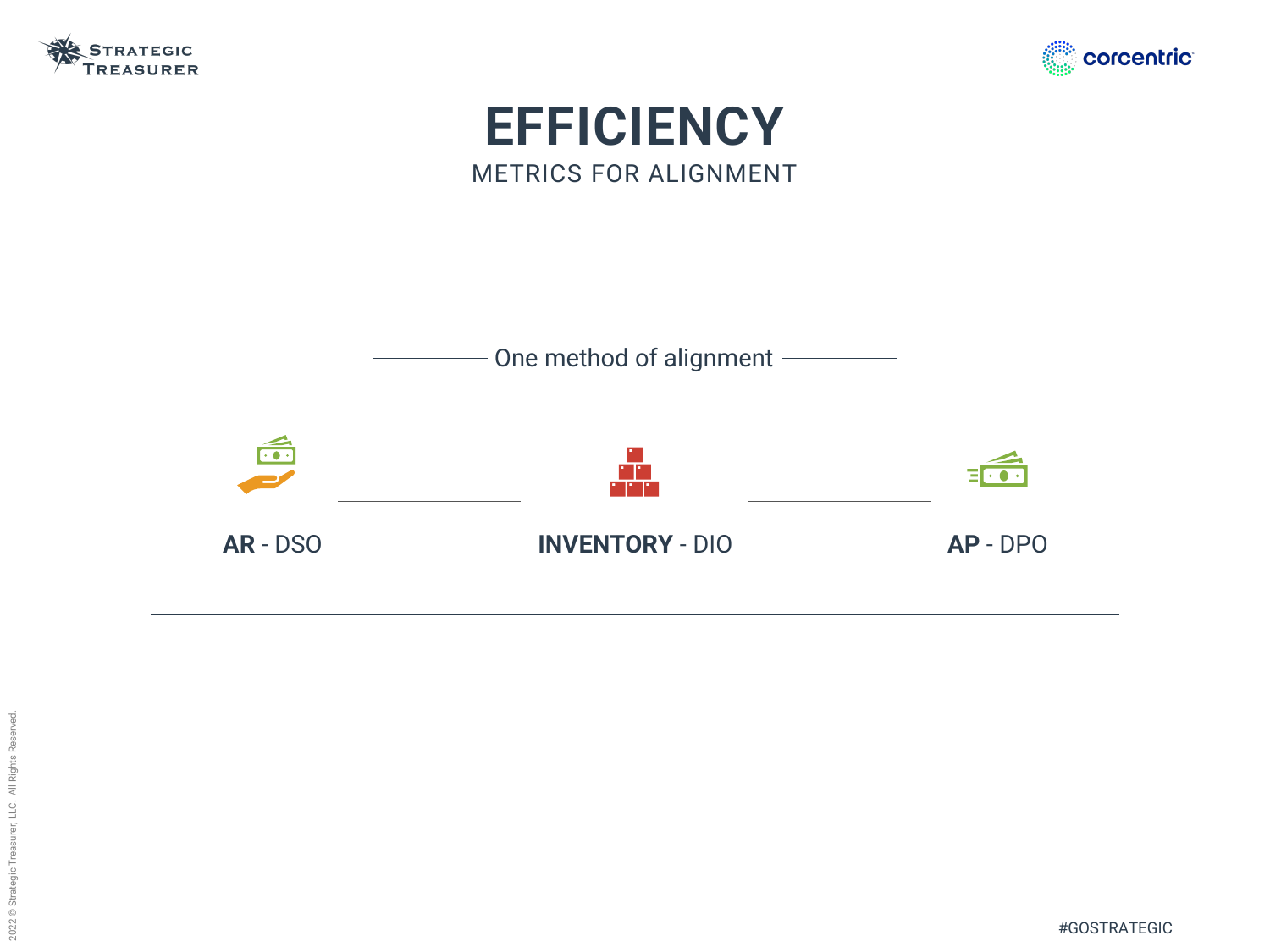



# **POLL QUESTION**



**My organization is planning a working capital initiative in the next:**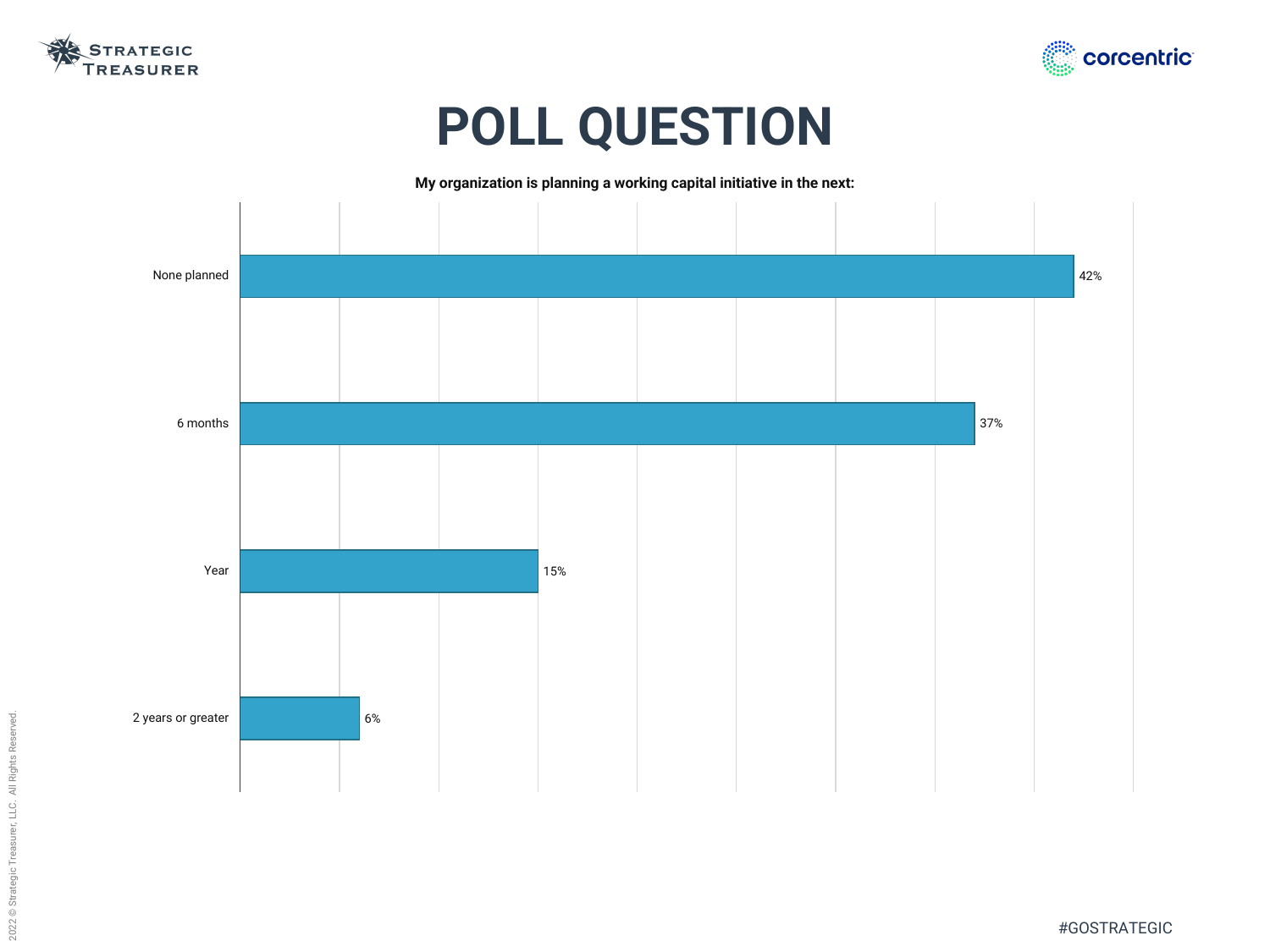

### + Pay as soon as approved

 $\rightarrow$  Pay as soon as approved

#GOSTRATEGIC







Paying too fast creates a cash crunch. -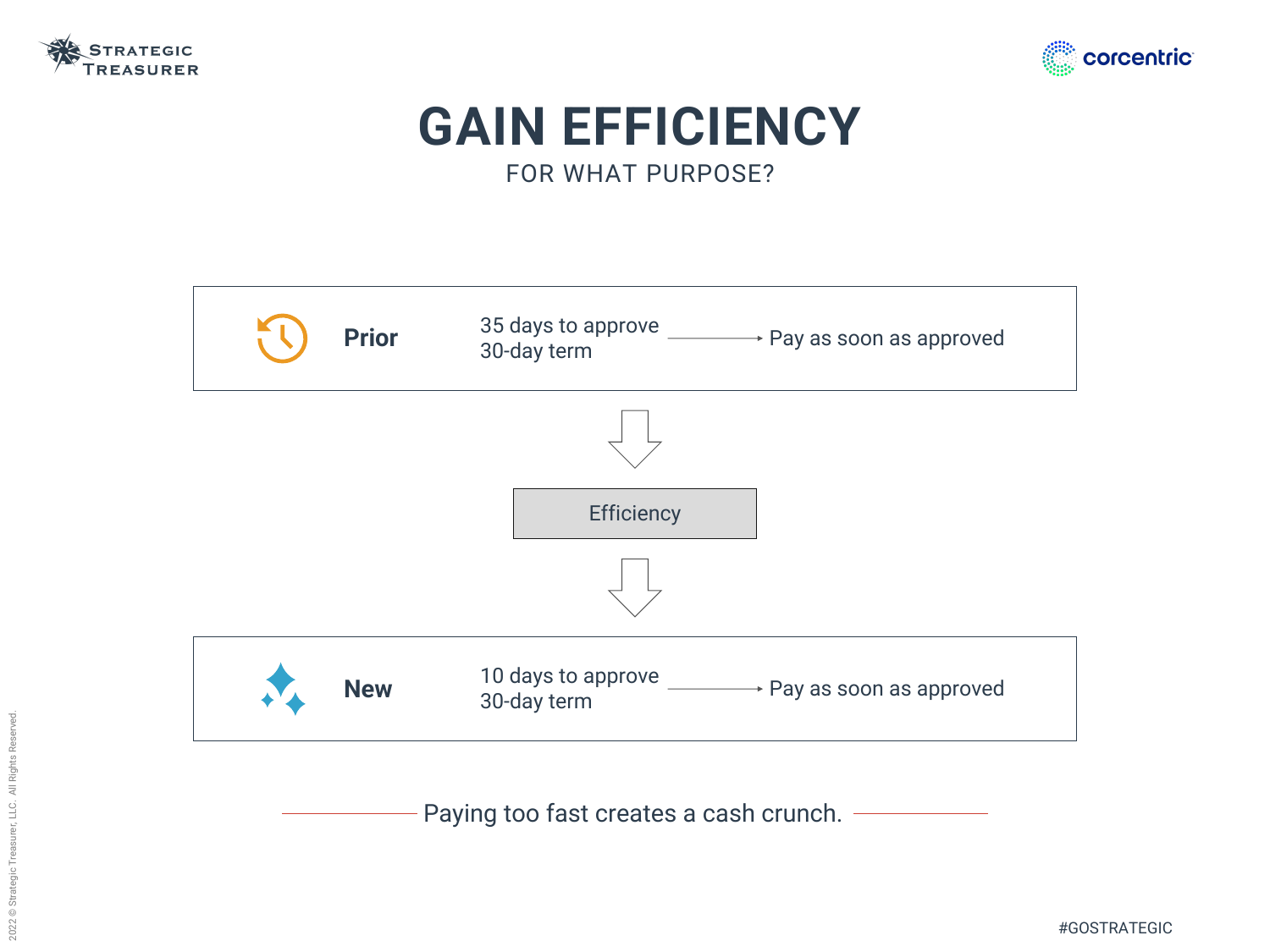



## **DELINKING** HOW TO ACHIEVE WIN/WIN

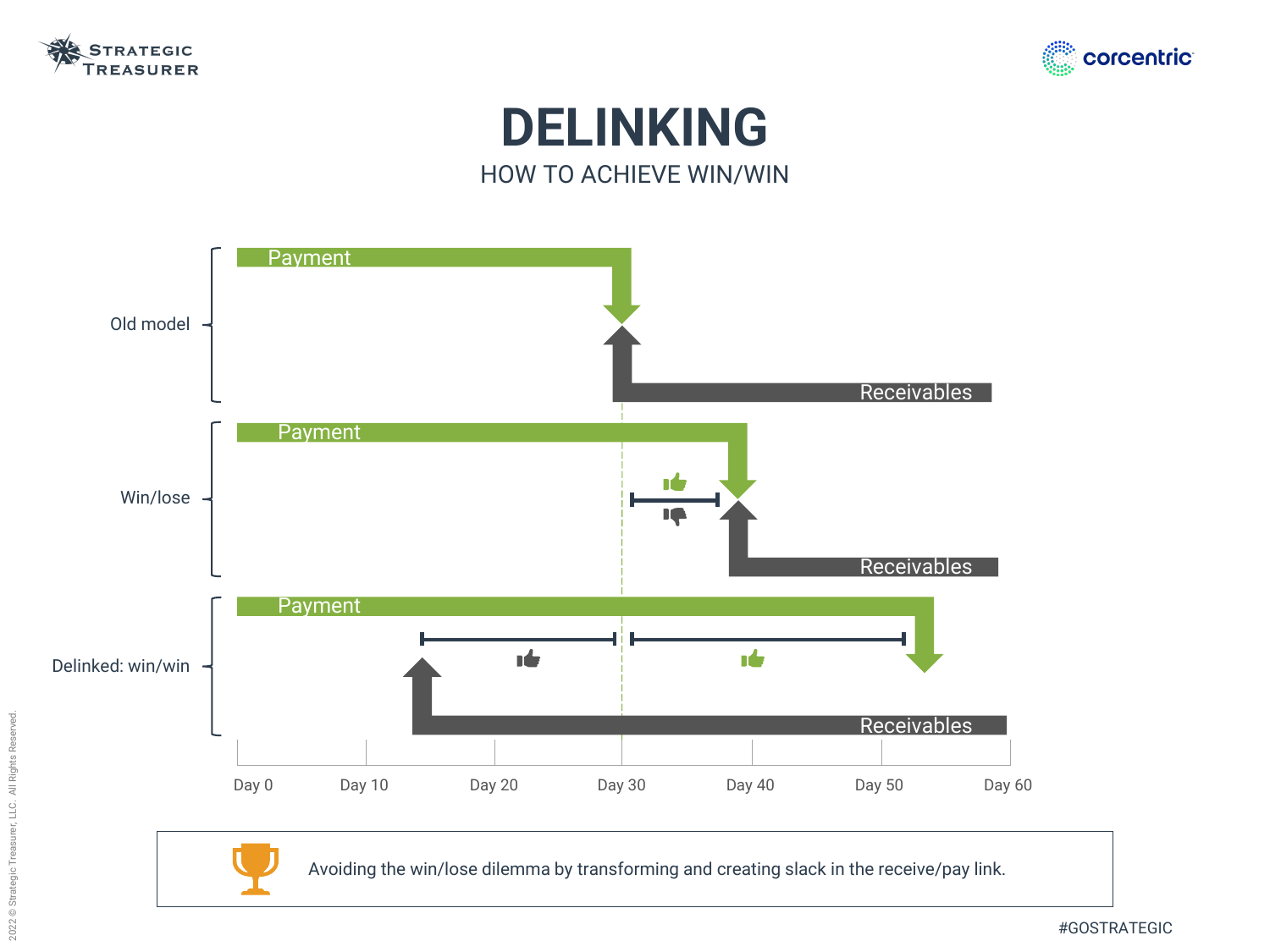



## **WORKING GOALS** ONGOING

## **Optimized working capital**



- Liquidity
- Funding requirements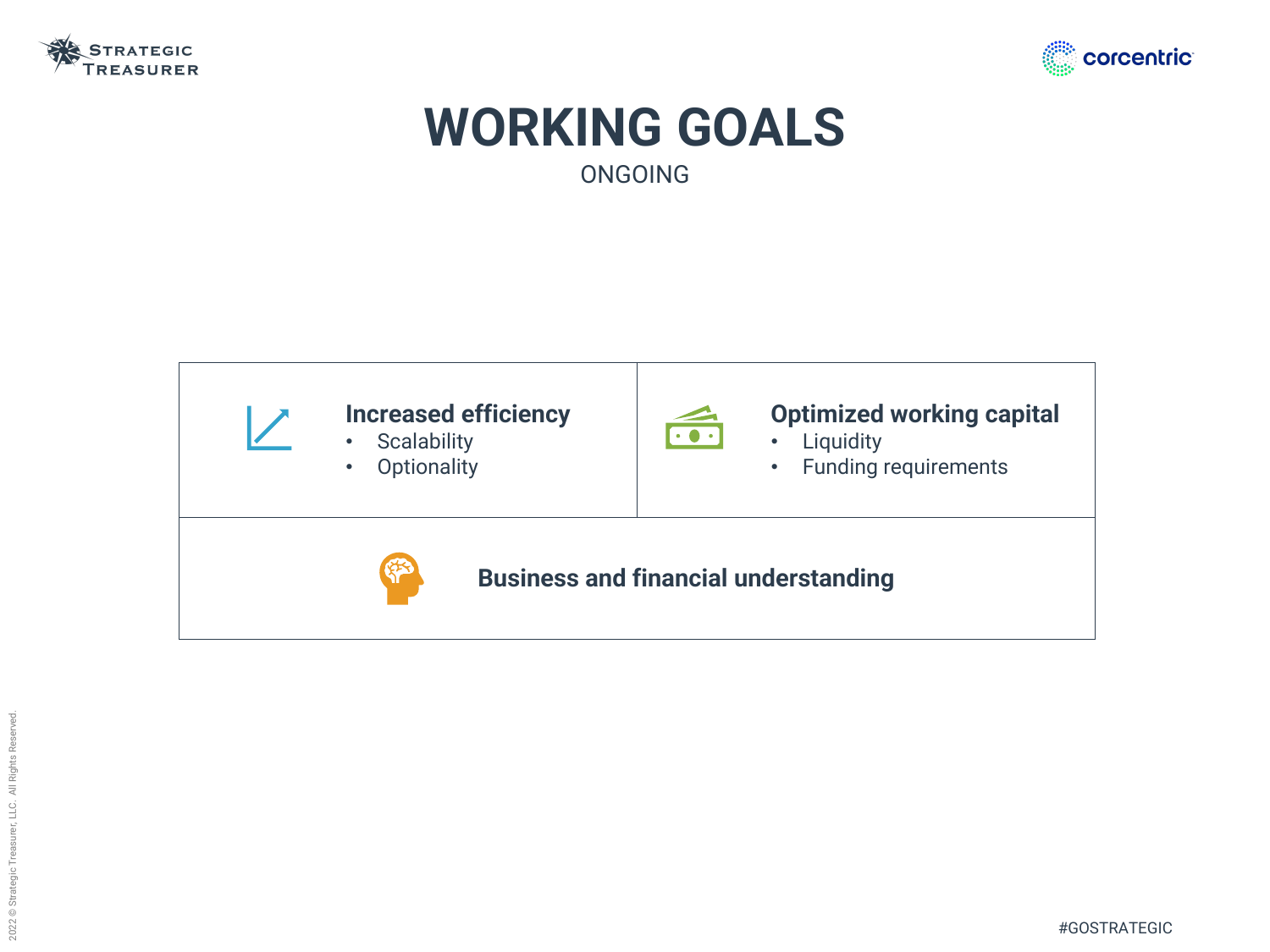

# **KEY TAKEAWAYS**